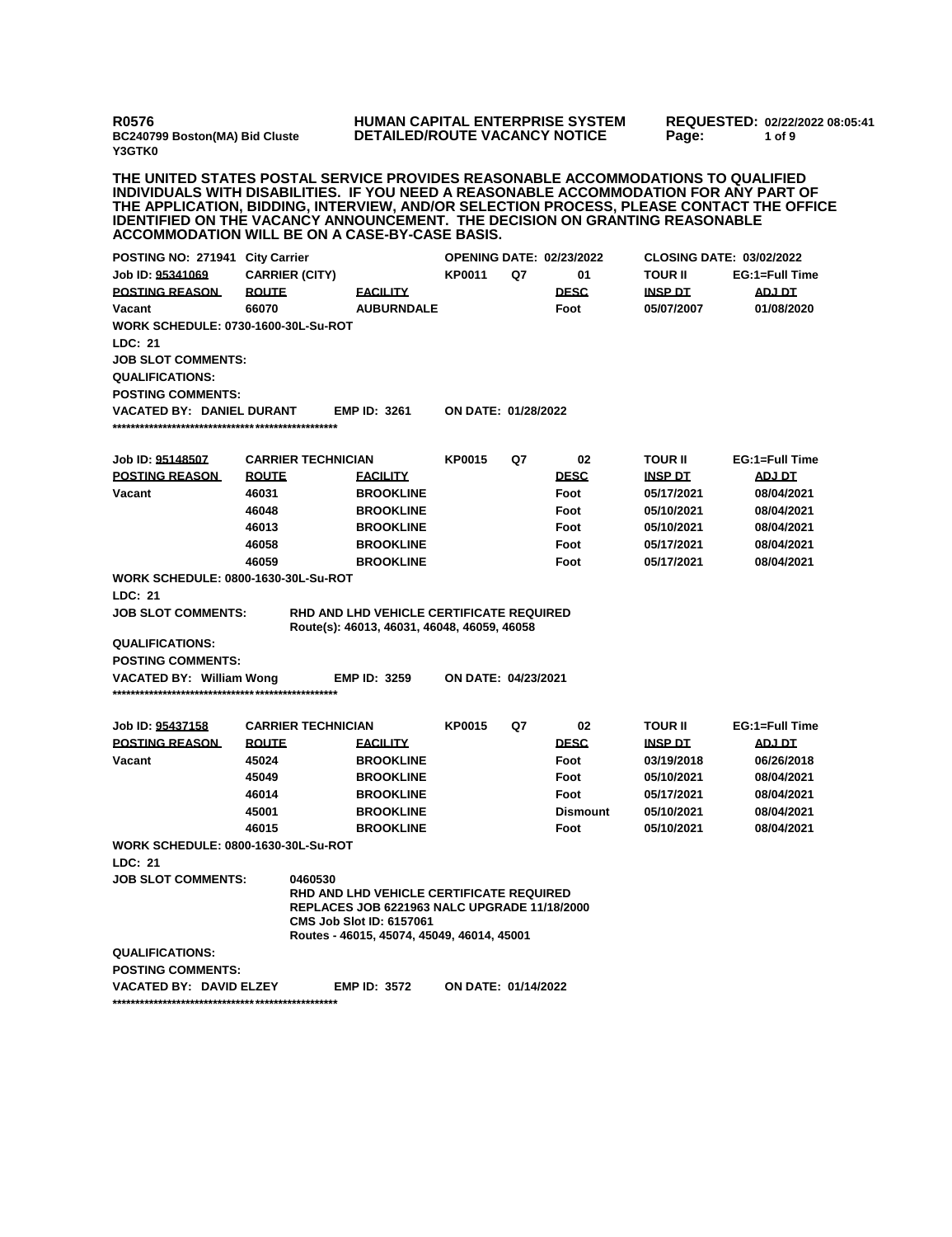**R0576 BC240799 Boston(MA) Bid Cluste Y3GTK0**

**HUMAN CAPITAL ENTERPRISE SYSTEM DETAILED/ROUTE VACANCY NOTICE**

**REQUESTED: 02/22/2022 08:05:41 Page: 2 of 9** 

**Dismount 10/07/2019 01/08/2020**

**Foot 10/07/2019 01/08/2020**

**Park and Loop 10/07/2019 01/08/2020**

| Job ID: 95290365                           | <b>CARRIER TECHNICIAN</b> |                                          | KP0015                       | Q7 | 02                       | <b>TOUR II</b> | EG:1=Full Time |
|--------------------------------------------|---------------------------|------------------------------------------|------------------------------|----|--------------------------|----------------|----------------|
| <b>POSTING REASON</b>                      | <b>ROUTE</b>              | <b>EACILITY</b>                          |                              |    | <b>DESC</b>              | <b>INSP DT</b> | ADJ DT         |
| Vacant                                     | 92002                     | <b>NEEDHAM</b>                           |                              |    | Park and Loop 10/21/2013 |                | 02/11/2014     |
|                                            | 92004                     | <b>NEEDHAM</b>                           |                              |    | Park and Loop 10/21/2013 |                | 02/11/2014     |
|                                            | 92017                     | <b>NEEDHAM</b>                           |                              |    | Park and Loop 10/21/2013 |                | 02/11/2014     |
|                                            | 94055                     | <b>NEEDHAM</b>                           |                              |    | Park and Loop 10/21/2013 |                | 02/11/2014     |
|                                            | 92032                     | <b>NEEDHAM</b>                           |                              |    | Park and Loop 03/12/2007 |                | 02/11/2014     |
| <b>WORK SCHEDULE: 0800-1630-30L-Su-ROT</b> |                           |                                          |                              |    |                          |                |                |
| LDC: 21                                    |                           |                                          |                              |    |                          |                |                |
| <b>JOB SLOT COMMENTS:</b>                  |                           | RHD AND LHD VEHICLE CERTIFICATE REQUIRED |                              |    |                          |                |                |
| <b>QUALIFICATIONS:</b>                     |                           |                                          |                              |    |                          |                |                |
| <b>POSTING COMMENTS:</b>                   |                           |                                          |                              |    |                          |                |                |
| <b>VACATED BY: CARLOS MIRANDA</b>          |                           | <b>EMP ID: 4913</b>                      | ON DATE: 01/28/2022          |    |                          |                |                |
|                                            |                           |                                          |                              |    |                          |                |                |
| Job ID: 95440873                           | <b>CARRIER TECHNICIAN</b> |                                          | <b>KP0015</b>                | Q7 | 02                       | <b>TOUR II</b> | EG:1=Full Time |
| <b>POSTING REASON</b>                      | <b>ROUTE</b>              | <b>FACILITY</b>                          |                              |    | <b>DESC</b>              | <b>INSP DT</b> | ADJ DT         |
|                                            |                           |                                          |                              |    |                          |                |                |
| Vacant                                     | 59017                     | <b>ANNEX</b>                             | <b>NEWTON CENTER CARRIER</b> |    | Foot                     | 10/07/2019     | 01/08/2020     |
|                                            | 59018                     |                                          | <b>NEWTON CENTER CARRIER</b> |    | Foot                     | 10/07/2019     | 01/08/2020     |

**ANNEX**

**59029 NEWTON CENTER CARRIER ANNEX**

**59023 NEWTON CENTER CARRIER ANNEX**

**59001 NEWTON CENTER CARRIER ANNEX**

**CMS Job Slot ID: 6224266**

**RHD AND LHD VEHICLE CERTIFICATE REQUIRED CONVERSION DUE TO NALC AGREEMENT 11/18/2000**

|                          | CMS Route(s): 59023, 59001, 59029, 59018, 59017 |                            |
|--------------------------|-------------------------------------------------|----------------------------|
| <b>QUALIFICATIONS:</b>   |                                                 |                            |
| <b>POSTING COMMENTS:</b> |                                                 |                            |
| VACATED BY: RITA MANCUSO | <b>EMP ID: 5307</b>                             | <b>ON DATE: 01/28/2022</b> |

**\*\*\*\*\*\*\*\*\*\*\*\*\*\*\*\*\*\*\*\*\*\*\*\*\*\*\*\*\*\*\*\*\*\*\*\*\*\*\*\*\*\*\*\*\*\*\*\*\***

**WORK SCHEDULE: 0800-1630-30L-Su-ROT**

**JOB SLOT COMMENTS: 0590150**

**LDC: 21**

| Job ID: 95392989                            | <b>CARRIER TECHNICIAN</b> |                                                                                                                                | <b>KP0015</b> | Q7 | 02          | <b>TOUR II</b> | EG:1=Full Time |
|---------------------------------------------|---------------------------|--------------------------------------------------------------------------------------------------------------------------------|---------------|----|-------------|----------------|----------------|
| <b>POSTING REASON</b>                       | <b>ROUTE</b>              | <b>FACILITY</b>                                                                                                                |               |    | <b>DESC</b> | <b>INSP DT</b> | ADJ DT         |
| Vacant                                      | 68044                     | <b>WABAN</b>                                                                                                                   |               |    | Foot        | 02/24/2003     | 01/08/2020     |
|                                             | 68046                     | <b>WABAN</b>                                                                                                                   |               |    | Foot        | 02/24/2003     | 01/08/2020     |
|                                             | 68047                     | <b>WABAN</b>                                                                                                                   |               |    | Foot        | 02/24/2003     | 01/08/2020     |
|                                             | 68043                     | <b>WABAN</b>                                                                                                                   |               |    | Foot        | 02/24/2003     | 01/08/2020     |
|                                             | 68045                     | <b>WABAN</b>                                                                                                                   |               |    | Foot        | 02/24/2003     | 01/08/2020     |
| <b>WORK SCHEDULE: 0730-1600-30L-Su-ROT</b>  |                           |                                                                                                                                |               |    |             |                |                |
| LDC: 21                                     |                           |                                                                                                                                |               |    |             |                |                |
| <b>JOB SLOT COMMENTS:</b>                   |                           | RHD AND LHD VEHICLE CERTIFICATE REQUIRED<br><b>CMS Job Slot ID: 6160379</b><br>CMS Route(s): 68043, 68044, 68045, 68046, 68047 |               |    |             |                |                |
| QUALIFICATIONS:<br><b>POSTING COMMENTS:</b> |                           |                                                                                                                                |               |    |             |                |                |

**VACATED BY: DONISHA KINDRED EMP ID: 2164 ON DATE: 01/28/2022 \*\*\*\*\*\*\*\*\*\*\*\*\*\*\*\*\*\*\*\*\*\*\*\*\*\*\*\*\*\*\*\*\*\*\*\*\*\*\*\*\*\*\*\*\*\*\*\*\***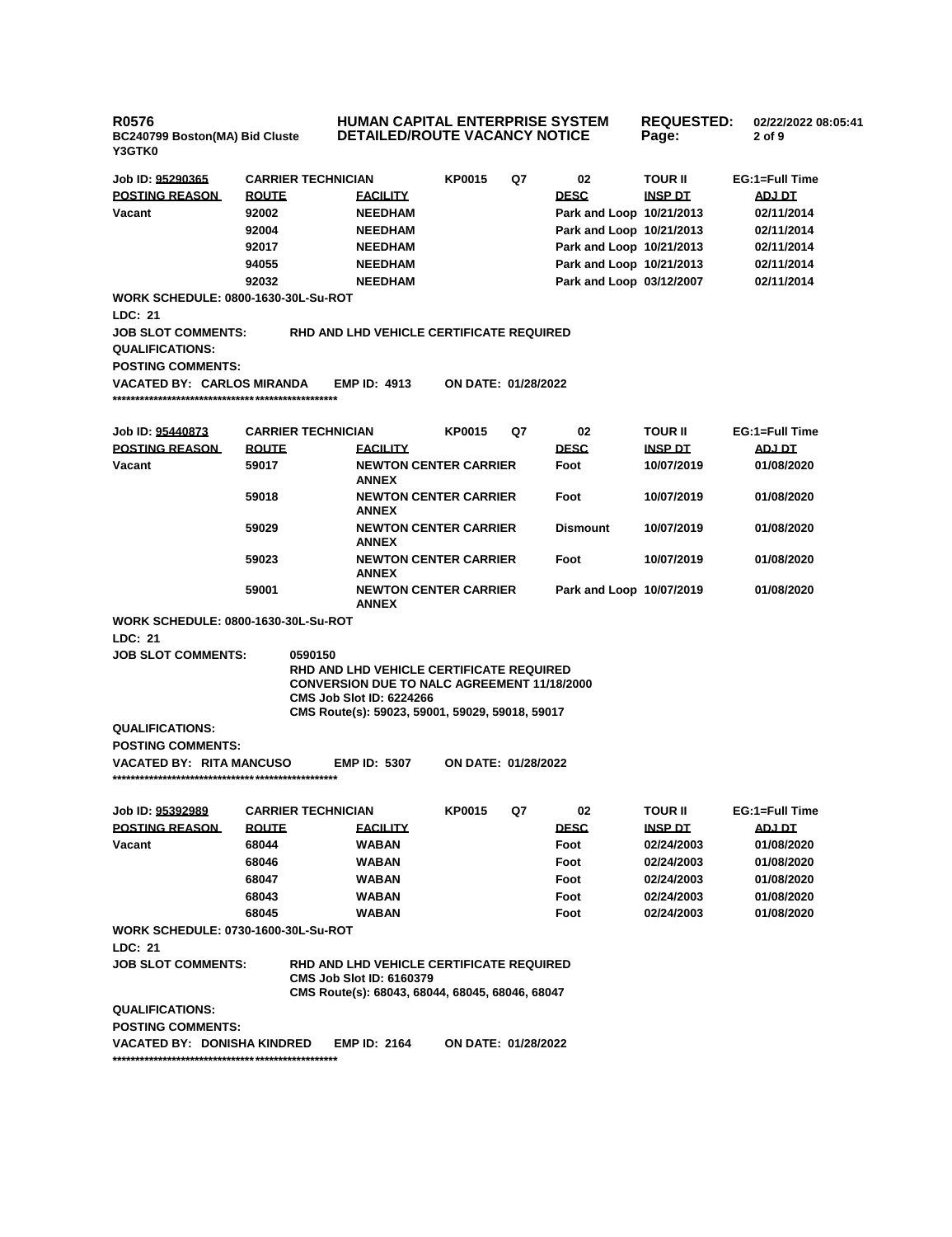| <b>R0576</b><br>BC240799 Boston(MA) Bid Cluste<br><b>Y3GTK0</b> |                       |                           | <b>HUMAN CAPITAL ENTERPRISE SYSTEM</b><br><b>DETAILED/ROUTE VACANCY NOTICE</b>                                                                                                                 |                            |    | <b>REQUESTED:</b><br>Page: | 02/22/2022 08:05:41<br>3 of 9 |                |
|-----------------------------------------------------------------|-----------------------|---------------------------|------------------------------------------------------------------------------------------------------------------------------------------------------------------------------------------------|----------------------------|----|----------------------------|-------------------------------|----------------|
| Job ID: 95464574                                                | <b>CARRIER (CITY)</b> |                           |                                                                                                                                                                                                | KP0011                     | Q7 | 01                         | <b>TOUR II</b>                | EG:1=Full Time |
| <b>POSTING REASON</b>                                           | <b>ROUTE</b>          |                           | <b>FACILITY</b>                                                                                                                                                                                |                            |    | <b>DESC</b>                | <b>INSP DT</b>                | <b>ADJ DT</b>  |
| Vacant                                                          | 68046                 |                           | <b>WABAN</b>                                                                                                                                                                                   |                            |    | Foot                       | 02/24/2003                    | 01/08/2020     |
| <b>WORK SCHEDULE: 0730-1600-30L-Su-ROT</b>                      |                       |                           |                                                                                                                                                                                                |                            |    |                            |                               |                |
| <b>LDC: 21</b>                                                  |                       |                           |                                                                                                                                                                                                |                            |    |                            |                               |                |
| <b>JOB SLOT COMMENTS:</b>                                       |                       | 0680110                   | <b>RHD AND LHD VEHICLE CERTIFICATE REQUIRED</b><br><b>REPLACES JOB 6222284 NALC UPGRADE 11/18/2000</b><br><b>CMS Job Slot ID: 6160463</b><br><b>CMS Route(s): 68046</b>                        |                            |    |                            |                               |                |
| <b>QUALIFICATIONS:</b>                                          |                       |                           |                                                                                                                                                                                                |                            |    |                            |                               |                |
| <b>POSTING COMMENTS:</b>                                        |                       |                           |                                                                                                                                                                                                |                            |    |                            |                               |                |
| <b>VACATED BY: George Grandolfi</b>                             |                       |                           | <b>EMP ID: 4491</b>                                                                                                                                                                            | <b>ON DATE: 01/28/2022</b> |    |                            |                               |                |
| Job ID: 95139866                                                | <b>CARRIER (CITY)</b> |                           |                                                                                                                                                                                                | KP0011                     | Q7 | 01                         | <b>TOUR II</b>                | EG:1=Full Time |
| <b>POSTING REASON</b>                                           | <u>ROUTE</u>          |                           | <b>FACILITY</b>                                                                                                                                                                                |                            |    | <b>DESC</b>                | <b>INSP DT</b>                | <b>ADJ DT</b>  |
| Vacant                                                          | 53052                 |                           | <b>WALTHAM CARRIER ANNEX</b>                                                                                                                                                                   |                            |    | Park and Loop 02/26/2018   |                               | 06/05/2018     |
| <b>WORK SCHEDULE: 0800-1630-30L-Su-ROT</b>                      |                       |                           |                                                                                                                                                                                                |                            |    |                            |                               |                |
| LDC: 21                                                         |                       |                           |                                                                                                                                                                                                |                            |    |                            |                               |                |
| <b>JOB SLOT COMMENTS:</b>                                       |                       | 0541110                   | <b>RHD &amp; LHD VEHICLE CERTIFICATE REQUIRED</b><br><b>REPLACES JOB 6224789 NALC UPGRADE 11/18/2000</b><br><b>CMS Job Slot ID: 6242269</b><br><b>CMS Route(s): 54052</b>                      |                            |    |                            |                               |                |
| <b>QUALIFICATIONS:</b>                                          |                       |                           |                                                                                                                                                                                                |                            |    |                            |                               |                |
| <b>POSTING COMMENTS:</b>                                        |                       |                           |                                                                                                                                                                                                |                            |    |                            |                               |                |
| VACATED BY: JORGE AQUINO                                        |                       |                           | <b>EMP ID: 7931</b>                                                                                                                                                                            | ON DATE: 01/28/2022        |    |                            |                               |                |
| Job ID: 95289425                                                |                       | <b>CARRIER TECHNICIAN</b> |                                                                                                                                                                                                | KP0015                     | Q7 | 02                         | <b>TOUR II</b>                | EG:1=Full Time |
| <b>POSTING REASON</b>                                           | <u>ROUTE</u>          |                           | <b>FACILITY</b>                                                                                                                                                                                |                            |    | <b>DESC</b>                | <u>INSP DT</u>                | ADJ DT         |
| Vacant                                                          | 52021                 |                           | <b>WALTHAM CARRIER ANNEX</b>                                                                                                                                                                   |                            |    | Park and Loop 03/05/2018   |                               | 06/05/2018     |
|                                                                 | 53015                 |                           | <b>WALTHAM CARRIER ANNEX</b>                                                                                                                                                                   |                            |    | Park and Loop 03/05/2018   |                               | 06/05/2018     |
|                                                                 | 53024                 |                           | <b>WALTHAM CARRIER ANNEX</b>                                                                                                                                                                   |                            |    | Park and Loop 03/05/2018   |                               | 06/05/2018     |
|                                                                 | 53052                 |                           | <b>WALTHAM CARRIER ANNEX</b>                                                                                                                                                                   |                            |    | Park and Loop 02/26/2018   |                               | 06/05/2018     |
|                                                                 | 53009                 |                           | <b>WALTHAM CARRIER ANNEX</b>                                                                                                                                                                   |                            |    | Park and Loop 03/05/2018   |                               | 06/05/2018     |
| <b>WORK SCHEDULE: 0800-1630-30L-Su-ROT</b>                      |                       |                           |                                                                                                                                                                                                |                            |    |                            |                               |                |
| LDC: 21                                                         |                       |                           |                                                                                                                                                                                                |                            |    |                            |                               |                |
| <b>JOB SLOT COMMENTS:</b>                                       |                       | 0540420                   | <b>RHD &amp; LHD VEHICLE CERTIFICATE REQUIRED</b><br><b>REPLACES JOB 6224845 NALC UPGRADE 11/18/2000</b><br><b>CMS Job Slot ID: 6242304</b><br>CMS Route(s): 53024, 52021, 54015, 53009, 53052 |                            |    |                            |                               |                |
| <b>QUALIFICATIONS:</b>                                          |                       |                           |                                                                                                                                                                                                |                            |    |                            |                               |                |
| <b>POSTING COMMENTS:</b>                                        |                       |                           |                                                                                                                                                                                                |                            |    |                            |                               |                |
| <b>VACATED BY: JUSTIN LANG</b>                                  |                       |                           | <b>EMP ID: 8083</b>                                                                                                                                                                            | ON DATE: 01/28/2022        |    |                            |                               |                |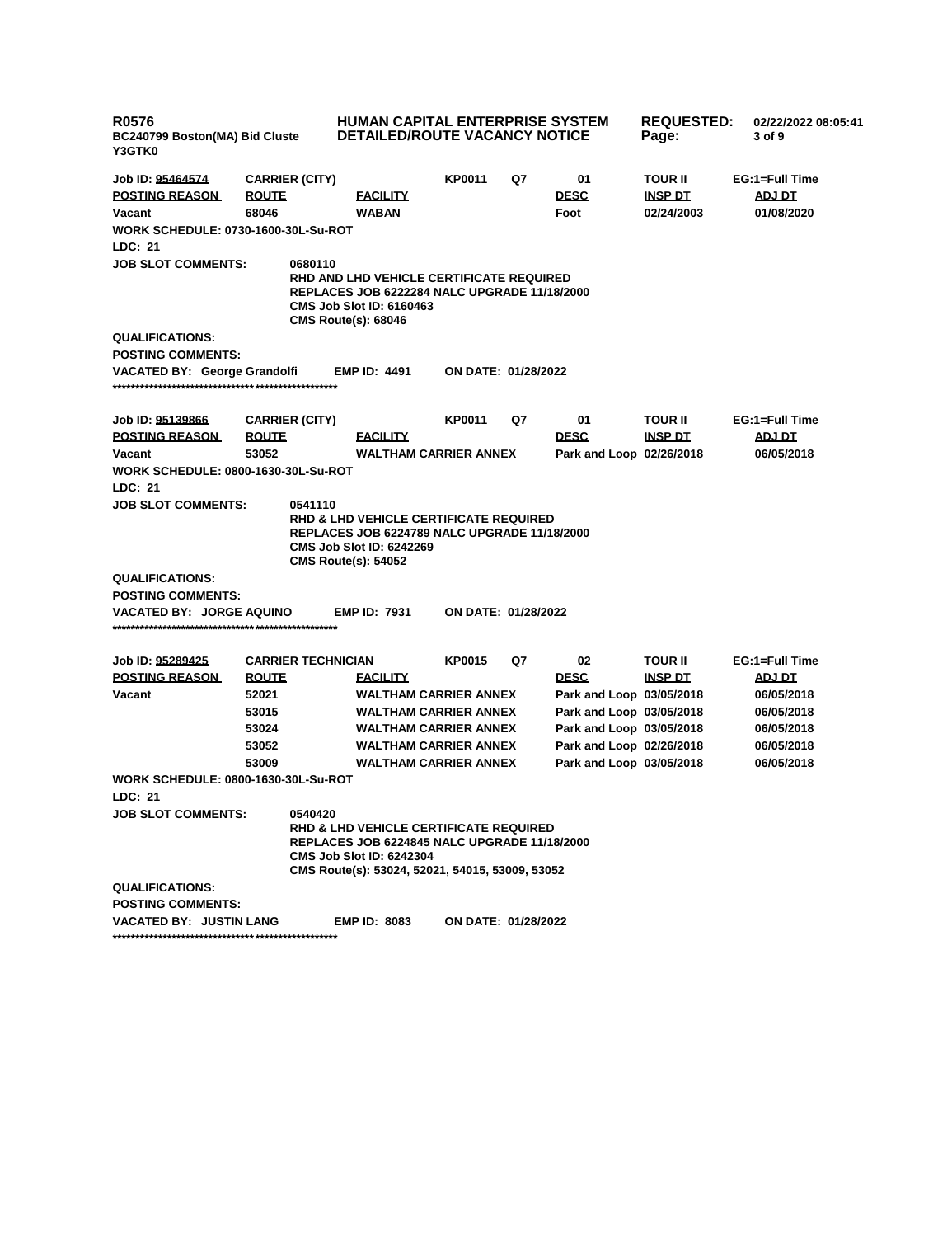| <b>R0576</b><br>BC240799 Boston(MA) Bid Cluste<br>Y3GTK0 |              |                                       | <b>HUMAN CAPITAL ENTERPRISE SYSTEM</b><br><b>DETAILED/ROUTE VACANCY NOTICE</b>                                                                                                                                                 |                            |    | <b>REQUESTED:</b><br>Page: |                                                                                  | 02/22/2022 08:05:41<br>4 of 9 |                |
|----------------------------------------------------------|--------------|---------------------------------------|--------------------------------------------------------------------------------------------------------------------------------------------------------------------------------------------------------------------------------|----------------------------|----|----------------------------|----------------------------------------------------------------------------------|-------------------------------|----------------|
| Job ID: 95301461                                         |              | <b>CARRIER TECHNICIAN</b>             |                                                                                                                                                                                                                                | <b>KP0015</b>              | Q7 | 02                         | TOUR II                                                                          |                               | EG:1=Full Time |
| <b>POSTING REASON</b>                                    | <b>ROUTE</b> |                                       | <b>FACILITY</b>                                                                                                                                                                                                                |                            |    | <b>DESC</b>                | <b>INSP DT</b>                                                                   | ADJ DT                        |                |
| Vacant                                                   | 51059        |                                       | <b>WALTHAM CARRIER ANNEX</b>                                                                                                                                                                                                   |                            |    | Park and Loop 02/26/2018   |                                                                                  |                               | 06/05/2018     |
|                                                          | 51073        |                                       | <b>WALTHAM CARRIER ANNEX</b>                                                                                                                                                                                                   |                            |    |                            | Park and Loop 02/26/2018<br>06/05/2018<br>Park and Loop 02/26/2018<br>06/05/2018 |                               |                |
|                                                          | 52037        |                                       | <b>WALTHAM CARRIER ANNEX</b>                                                                                                                                                                                                   |                            |    |                            |                                                                                  |                               |                |
|                                                          | 53027        |                                       | <b>WALTHAM CARRIER ANNEX</b>                                                                                                                                                                                                   |                            |    | Park and Loop 02/26/2018   |                                                                                  |                               | 06/05/2018     |
| <b>WORK SCHEDULE: 0800-1630-30L-Su-ROT</b>               |              |                                       |                                                                                                                                                                                                                                |                            |    |                            |                                                                                  |                               |                |
| LDC: 21                                                  |              |                                       |                                                                                                                                                                                                                                |                            |    |                            |                                                                                  |                               |                |
| <b>JOB SLOT COMMENTS:</b>                                |              | 0540370                               | RHD AND LHD VEHICLE CERTIFICATE REQUIRED<br><b>REPLACES JOB 6224852 NALC UPGRADE 11/18/2000</b><br><b>CMS Job Slot ID: 6242309</b><br>CMS Route(s): 54028, 54027, 54037, 54059, 54073                                          |                            |    |                            |                                                                                  |                               |                |
| <b>QUALIFICATIONS:</b>                                   |              |                                       |                                                                                                                                                                                                                                |                            |    |                            |                                                                                  |                               |                |
| <b>POSTING COMMENTS:</b>                                 |              |                                       |                                                                                                                                                                                                                                |                            |    |                            |                                                                                  |                               |                |
| VACATED BY: AUTUMN MCCAULEY EMP ID: 4476                 |              |                                       |                                                                                                                                                                                                                                | <b>ON DATE: 01/28/2022</b> |    |                            |                                                                                  |                               |                |
| Job ID: 95379936                                         |              | <b>CARRIER (CITY)</b>                 |                                                                                                                                                                                                                                | <b>KP0011</b>              | Q7 | 01                         | TOUR II                                                                          |                               | EG:1=Full Time |
| <b>POSTING REASON</b>                                    | <b>ROUTE</b> |                                       | <b>FACILITY</b>                                                                                                                                                                                                                |                            |    | <b>DESC</b>                | INSP DT                                                                          |                               | ADJ DT         |
| Vacant                                                   | 53038        |                                       | <b>WALTHAM CARRIER ANNEX</b>                                                                                                                                                                                                   |                            |    | Park and Loop 02/26/2018   |                                                                                  |                               | 06/05/2018     |
| <b>WORK SCHEDULE: 0800-1630-30L-Su-ROT</b>               |              |                                       |                                                                                                                                                                                                                                |                            |    |                            |                                                                                  |                               |                |
| LDC: 21                                                  |              |                                       |                                                                                                                                                                                                                                |                            |    |                            |                                                                                  |                               |                |
| <b>JOB SLOT COMMENTS:</b>                                |              | 0540840<br><b>CMS Route(s): 54038</b> | RHD & LHD VEHICLE CERTIFICATE REQUIRED<br><b>REPLACES JOB 6224774 NALC UPGRADE 11/18/2000</b><br><b>CMS Job Slot ID: 6242258</b>                                                                                               |                            |    |                            |                                                                                  |                               |                |
| <b>QUALIFICATIONS:</b>                                   |              |                                       |                                                                                                                                                                                                                                |                            |    |                            |                                                                                  |                               |                |
| <b>POSTING COMMENTS:</b>                                 |              |                                       |                                                                                                                                                                                                                                |                            |    |                            |                                                                                  |                               |                |
| <b>VACATED BY: BRUNA FERNANDES</b>                       |              |                                       | <b>EMP ID: 4354</b>                                                                                                                                                                                                            | ON DATE: 01/28/2022        |    |                            |                                                                                  |                               |                |
| Job ID: 95427049                                         |              | <b>CARRIER TECHNICIAN</b>             |                                                                                                                                                                                                                                | KP0015                     | Q7 | 02                         | TOUR II                                                                          |                               | EG:1=Full Time |
| <b>POSTING REASON</b>                                    | <b>ROUTE</b> |                                       | <b>FACILITY</b>                                                                                                                                                                                                                |                            |    | <b>DESC</b>                | <u>INSP DT</u>                                                                   |                               | <u>ADJ DT</u>  |
| Vacant                                                   | 72015        |                                       | <b>WATERTOWN ANNEX</b>                                                                                                                                                                                                         |                            |    | Park and Loop 05/20/2019   |                                                                                  |                               | 08/07/2019     |
|                                                          | 72023        |                                       | <b>WATERTOWN ANNEX</b>                                                                                                                                                                                                         |                            |    | Park and Loop 05/20/2019   |                                                                                  |                               | 08/07/2019     |
|                                                          | 72031        |                                       | <b>WATERTOWN ANNEX</b>                                                                                                                                                                                                         |                            |    | Park and Loop 05/20/2019   |                                                                                  |                               | 08/07/2019     |
|                                                          | 72043        |                                       | <b>WATERTOWN ANNEX</b>                                                                                                                                                                                                         |                            |    | Park and Loop 05/13/2019   |                                                                                  |                               | 08/07/2019     |
|                                                          | 72045        |                                       | <b>WATERTOWN ANNEX</b>                                                                                                                                                                                                         |                            |    | Park and Loop 05/13/2019   |                                                                                  |                               | 08/07/2019     |
| <b>WORK SCHEDULE: 0730-1600-30L-Su-ROT</b>               |              |                                       |                                                                                                                                                                                                                                |                            |    |                            |                                                                                  |                               |                |
| LDC: 21                                                  |              |                                       |                                                                                                                                                                                                                                |                            |    |                            |                                                                                  |                               |                |
| <b>JOB SLOT COMMENTS:</b>                                |              |                                       | RHD AND LHD VEHICLE CERTIFICATE REQUIRED<br>ONE DAY UNASSIGNED - 1 1/2 TON LICENSE REQD.<br>REPLACES JOB 6224921 NALC UPGRADE 11/18/2000<br><b>CMS Job Slot ID: 6242361</b><br>CMS Route(s): 72045, 72043, 72031, 72023, 72015 |                            |    |                            |                                                                                  |                               |                |
| <b>QUALIFICATIONS:</b>                                   |              |                                       |                                                                                                                                                                                                                                |                            |    |                            |                                                                                  |                               |                |
| <b>POSTING COMMENTS:</b>                                 |              |                                       |                                                                                                                                                                                                                                |                            |    |                            |                                                                                  |                               |                |
| VACATED BY: TANNAPATT<br><b>KHANGRANG</b>                |              |                                       | <b>EMP ID: 8990</b>                                                                                                                                                                                                            | <b>ON DATE: 01/28/2022</b> |    |                            |                                                                                  |                               |                |
|                                                          |              |                                       |                                                                                                                                                                                                                                |                            |    |                            |                                                                                  |                               |                |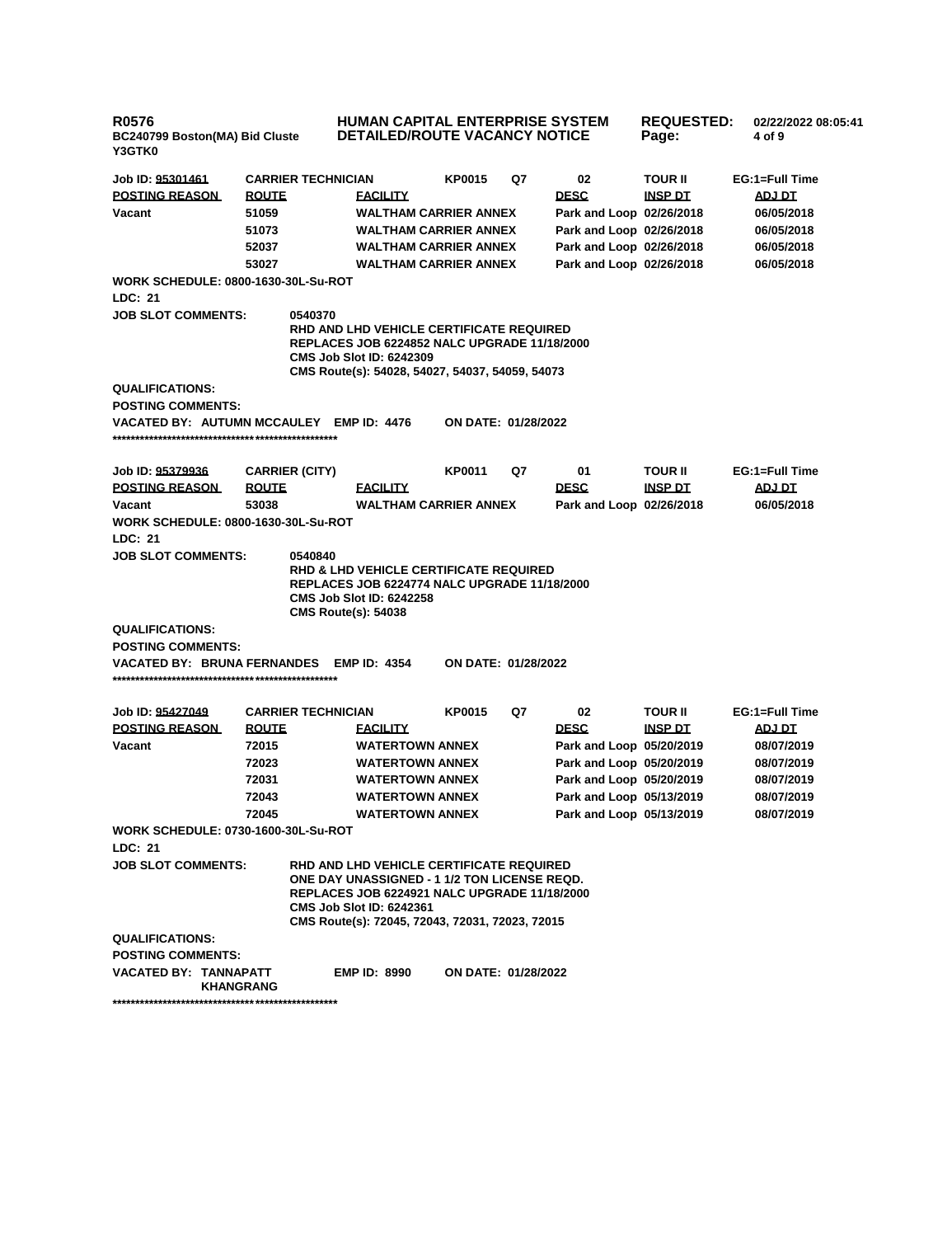| <b>R0576</b><br>BC240799 Boston(MA) Bid Cluste<br>Y3GTK0 |                           |                                                                                                                                                                         | <b>HUMAN CAPITAL ENTERPRISE SYSTEM</b><br><b>REQUESTED:</b><br>02/22/2022 08:05:41<br>DETAILED/ROUTE VACANCY NOTICE<br>Page:<br>5 of 9 |    |                 |                |                |
|----------------------------------------------------------|---------------------------|-------------------------------------------------------------------------------------------------------------------------------------------------------------------------|----------------------------------------------------------------------------------------------------------------------------------------|----|-----------------|----------------|----------------|
| Job ID: 95398159                                         | <b>CARRIER (CITY)</b>     |                                                                                                                                                                         | KP0011                                                                                                                                 | Q7 | 01              | TOUR II        | EG:1=Full Time |
| <b>POSTING REASON</b>                                    | <b>ROUTE</b>              | <b>FACILITY</b>                                                                                                                                                         |                                                                                                                                        |    | <b>DESC</b>     | <b>INSP DT</b> | ADJ DT         |
| Vacant                                                   | 30017                     | <b>JAMAICA PLAIN</b>                                                                                                                                                    |                                                                                                                                        |    | Foot            | 04/27/2019     | 07/31/2019     |
| <b>WORK SCHEDULE: 0800-1630-30L-Su-ROT</b>               |                           |                                                                                                                                                                         |                                                                                                                                        |    |                 |                |                |
| <b>LDC: 21</b>                                           |                           |                                                                                                                                                                         |                                                                                                                                        |    |                 |                |                |
| <b>JOB SLOT COMMENTS:</b>                                | 0300290                   | <b>RHD AND LHD VEHICLE CERTIFICATE REQUIRED</b><br><b>REPLACES JOB 6223795 NALC UPGRADE 11/18/2000</b><br><b>CMS Job Slot ID: 6241648</b><br><b>CMS Route(s): 30017</b> |                                                                                                                                        |    |                 |                |                |
| <b>QUALIFICATIONS:</b>                                   |                           |                                                                                                                                                                         |                                                                                                                                        |    |                 |                |                |
| <b>POSTING COMMENTS:</b>                                 |                           |                                                                                                                                                                         |                                                                                                                                        |    |                 |                |                |
| <b>VACATED BY: JONATHAN CAHILL</b>                       |                           | <b>EMP ID: 3555</b>                                                                                                                                                     | <b>ON DATE: 01/28/2022</b>                                                                                                             |    |                 |                |                |
| Job ID: 95241856                                         | <b>CARRIER (CITY)</b>     |                                                                                                                                                                         | <b>KP0011</b>                                                                                                                          | Q7 | 01              | <b>TOUR II</b> | EG:1=Full Time |
| <b>POSTING REASON</b>                                    | <b>ROUTE</b>              | <b>FACILITY</b>                                                                                                                                                         |                                                                                                                                        |    | <b>DESC</b>     | <b>INSP DT</b> | <b>ADJ DT</b>  |
| Vacant                                                   | 26004                     | <b>MATTAPAN</b>                                                                                                                                                         |                                                                                                                                        |    | Foot            | 02/28/2005     | 10/29/2020     |
| <b>WORK SCHEDULE: 0730-1600-30L-Su-ROT</b>               |                           |                                                                                                                                                                         |                                                                                                                                        |    |                 |                |                |
| LDC: 21                                                  |                           |                                                                                                                                                                         |                                                                                                                                        |    |                 |                |                |
| <b>JOB SLOT COMMENTS:</b>                                | 0260300                   | <b>RHD AND LHD VEHICLE CERTIFICATE REQUIRED</b><br><b>REPLACES JOB 6221975 NALC UPGRADE 11/18/2000</b><br><b>CMS Job Slot ID: 6157070</b><br><b>CMS Route(s): 26004</b> |                                                                                                                                        |    |                 |                |                |
| <b>QUALIFICATIONS:</b>                                   |                           |                                                                                                                                                                         |                                                                                                                                        |    |                 |                |                |
| <b>POSTING COMMENTS:</b>                                 |                           |                                                                                                                                                                         |                                                                                                                                        |    |                 |                |                |
| <b>VACATED BY: QUOC LE</b>                               |                           | <b>EMP ID: 1031</b>                                                                                                                                                     | <b>ON DATE: 01/14/2022</b>                                                                                                             |    |                 |                |                |
| Job ID: 95313334                                         | <b>CARRIER TECHNICIAN</b> |                                                                                                                                                                         | <b>KP0015</b>                                                                                                                          | Q7 | 02              | <b>TOUR II</b> | EG:1=Full Time |
| <b>POSTING REASON</b>                                    | <b>ROUTE</b>              | <b>FACILITY</b>                                                                                                                                                         |                                                                                                                                        |    | <b>DESC</b>     | <u>INSP DT</u> | <b>ADJ DT</b>  |
| Vacant                                                   | 26013                     | <b>MATTAPAN</b>                                                                                                                                                         |                                                                                                                                        |    | Foot            | 02/28/2005     | 10/29/2020     |
|                                                          | 26006                     | MATTAPAN                                                                                                                                                                |                                                                                                                                        |    | <b>Dismount</b> | 02/28/2005     | 10/29/2020     |
|                                                          | 26008                     | MATTAPAN                                                                                                                                                                |                                                                                                                                        |    | Foot            | 02/28/2005     | 10/29/2020     |
|                                                          | 26021                     | MATTAPAN                                                                                                                                                                |                                                                                                                                        |    | Foot            | 02/28/2005     | 10/29/2020     |
|                                                          | 26028                     | <b>MATTAPAN</b>                                                                                                                                                         |                                                                                                                                        |    | Foot            | 02/28/2005     | 10/29/2020     |
| WORK SCHEDULE: 0730-1600-30L-Su-ROT                      |                           |                                                                                                                                                                         |                                                                                                                                        |    |                 |                |                |
| LDC: 21<br><b>JOB SLOT COMMENTS:</b>                     |                           | ROUTES 26016,26013,26006,26008,26021                                                                                                                                    |                                                                                                                                        |    |                 |                |                |
|                                                          |                           | LLV, 1.5 & 2 TON VEHICLE CERTIFICATION<br>RHD AND LHD VEHICLE CERTIFICATE REQUIRED<br><b>REPLACES JOB 6225145 NALC UPGRADE 11/18/2000</b>                               |                                                                                                                                        |    |                 |                |                |
| <b>QUALIFICATIONS:</b>                                   |                           |                                                                                                                                                                         |                                                                                                                                        |    |                 |                |                |
| <b>POSTING COMMENTS:</b>                                 |                           |                                                                                                                                                                         |                                                                                                                                        |    |                 |                |                |
| VACATED BY: WILLIAM ARRINGTON EMP ID: 9215               |                           |                                                                                                                                                                         | ON DATE: 01/28/2022                                                                                                                    |    |                 |                |                |
|                                                          |                           |                                                                                                                                                                         |                                                                                                                                        |    |                 |                |                |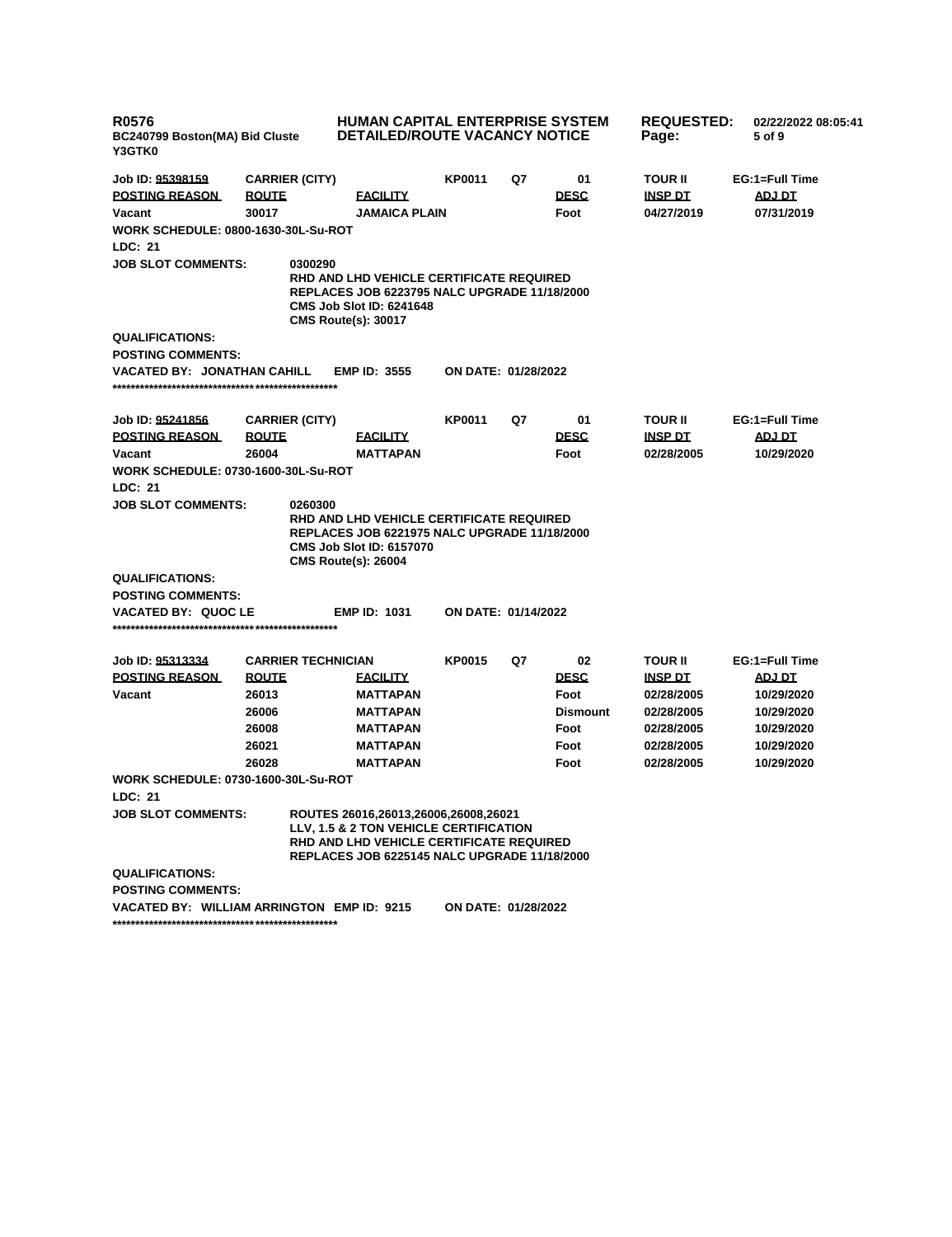**R0576 BC240799 Boston(MA) Bid Cluste Y3GTK0**

**HUMAN CAPITAL ENTERPRISE SYSTEM DETAILED/ROUTE VACANCY NOTICE**

**REQUESTED: Page: 02/22/2022 08:05:41 6 of 9** 

| Job ID: 95167188                           |              | <b>CARRIER TECHNICIAN</b>             |                                                                                                                                                                                                                            | <b>KP0015</b>              | Q7 | 02                       | <b>TOUR II</b> | EG:1=Full Time |
|--------------------------------------------|--------------|---------------------------------------|----------------------------------------------------------------------------------------------------------------------------------------------------------------------------------------------------------------------------|----------------------------|----|--------------------------|----------------|----------------|
| <b>POSTING REASON</b>                      | <b>ROUTE</b> |                                       | <b>EACILITY</b>                                                                                                                                                                                                            |                            |    | <b>DESC</b>              | <b>INSP DT</b> | <b>ADJ DT</b>  |
| Vacant                                     | 69005        |                                       | <b>QUINCY</b>                                                                                                                                                                                                              |                            |    | Foot                     | 05/08/2006     | 09/11/2019     |
|                                            | 69051        |                                       | <b>QUINCY</b>                                                                                                                                                                                                              |                            |    | Foot                     | 05/01/2006     | 09/11/2019     |
|                                            | 69019        |                                       | <b>QUINCY</b>                                                                                                                                                                                                              |                            |    | Park and Loop 05/08/2006 |                | 09/11/2019     |
|                                            | 69042        |                                       | <b>QUINCY</b>                                                                                                                                                                                                              |                            |    | Foot                     | 03/26/2012     | 09/11/2019     |
| <b>WORK SCHEDULE: 0730-1600-30L-Su-ROT</b> |              |                                       |                                                                                                                                                                                                                            |                            |    |                          |                |                |
| LDC: 23                                    |              |                                       |                                                                                                                                                                                                                            |                            |    |                          |                |                |
| <b>JOB SLOT COMMENTS:</b>                  |              |                                       | report time 630 for 69068<br><b>RHD AND LHD VEHICLE CERTIFICATE REQUIRED</b><br><b>REPLACES JOB 6230076 NALC UPGRADE 11/18/2000</b><br><b>CMS Job Slot ID: 6243337</b><br>CMS Route(s): 690005, 69019, 69051, 69068, 69042 |                            |    |                          |                |                |
| <b>QUALIFICATIONS:</b>                     |              |                                       |                                                                                                                                                                                                                            |                            |    |                          |                |                |
| <b>POSTING COMMENTS:</b>                   |              |                                       |                                                                                                                                                                                                                            |                            |    |                          |                |                |
| <b>VACATED BY: YUCHEN LIN</b>              |              |                                       | <b>EMP ID: 8973</b>                                                                                                                                                                                                        | <b>ON DATE: 01/28/2022</b> |    |                          |                |                |
|                                            |              |                                       |                                                                                                                                                                                                                            |                            |    |                          |                |                |
| Job ID: 95210632                           |              | <b>CARRIER TECHNICIAN</b>             |                                                                                                                                                                                                                            | <b>KP0015</b>              | Q7 | 02                       | <b>TOUR II</b> | EG:1=Full Time |
| <b>POSTING REASON</b>                      | <b>ROUTE</b> |                                       | <b>EACILITY</b>                                                                                                                                                                                                            |                            |    | <b>DESC</b>              | <b>INSP DT</b> | <b>ADJ DT</b>  |
| Vacant                                     | 69010        |                                       | <b>QUINCY</b>                                                                                                                                                                                                              |                            |    | Foot                     | 05/08/2006     | 09/11/2019     |
|                                            | 69016        |                                       | <b>QUINCY</b>                                                                                                                                                                                                              |                            |    | Foot                     | 05/01/2006     | 09/11/2019     |
|                                            | 69026        |                                       | <b>QUINCY</b>                                                                                                                                                                                                              |                            |    | Foot                     | 05/01/2006     | 09/11/2019     |
|                                            | 69028        |                                       | <b>QUINCY</b>                                                                                                                                                                                                              |                            |    | Park and Loop 05/08/2006 |                | 09/11/2019     |
|                                            | 69035        |                                       | <b>QUINCY</b>                                                                                                                                                                                                              |                            |    | Foot                     | 05/08/2006     | 09/11/2019     |
| <b>WORK SCHEDULE: 0730-1600-30L-Su-ROT</b> |              |                                       |                                                                                                                                                                                                                            |                            |    |                          |                |                |
| <b>LDC: 21</b>                             |              |                                       |                                                                                                                                                                                                                            |                            |    |                          |                |                |
| <b>JOB SLOT COMMENTS:</b>                  |              |                                       | RHD AND LHD VEHICLE CERTIFICATE REQUIRED<br><b>REPLACES JOB 6230074 NALC UPGRADE 11/18/2000</b><br><b>CMS Job Slot ID: 6243335</b><br>CMS Route(s): 69035, 69028, 69026, 69016, 69010                                      |                            |    |                          |                |                |
| <b>QUALIFICATIONS:</b>                     |              |                                       |                                                                                                                                                                                                                            |                            |    |                          |                |                |
| <b>POSTING COMMENTS:</b>                   |              |                                       |                                                                                                                                                                                                                            |                            |    |                          |                |                |
| VACATED BY: RYAN FLAHERTY                  |              |                                       | <b>EMP ID: 3303</b>                                                                                                                                                                                                        | ON DATE: 01/28/2022        |    |                          |                |                |
| Job ID: 95286659                           |              | <b>CARRIER (CITY)</b>                 |                                                                                                                                                                                                                            | <b>KP0011</b>              | Q7 | 01                       | <b>TOUR II</b> | EG:1=Full Time |
| <b>POSTING REASON</b>                      | <b>ROUTE</b> |                                       | <b>EACILITY</b>                                                                                                                                                                                                            |                            |    | <b>DESC</b>              | <b>INSP DT</b> | <b>ADJ DT</b>  |
| Vacant                                     | 32027        |                                       | <b>WEST ROXBURY</b>                                                                                                                                                                                                        |                            |    | Park and Loop 03/27/2006 |                | 06/21/2011     |
| <b>WORK SCHEDULE: 0800-1630-30L-Su-ROT</b> |              |                                       |                                                                                                                                                                                                                            |                            |    |                          |                |                |
| LDC: 21                                    |              |                                       |                                                                                                                                                                                                                            |                            |    |                          |                |                |
| <b>JOB SLOT COMMENTS:</b>                  |              | 0320220<br><b>CMS Route(s): 32027</b> | RHD AND LHD VEHICLE CERTIFICATE REQUIRED<br><b>REPLACES JOB 6223446 NALC UPGRADE 11/18/2000</b><br><b>CMS Job Slot ID: 6171001</b>                                                                                         |                            |    |                          |                |                |
| <b>QUALIFICATIONS:</b>                     |              |                                       |                                                                                                                                                                                                                            |                            |    |                          |                |                |
| <b>POSTING COMMENTS:</b>                   |              |                                       |                                                                                                                                                                                                                            |                            |    |                          |                |                |
| VACATED BY: Edward Imbrogna                |              |                                       | <b>EMP ID: 6351</b>                                                                                                                                                                                                        | ON DATE: 01/14/2022        |    |                          |                |                |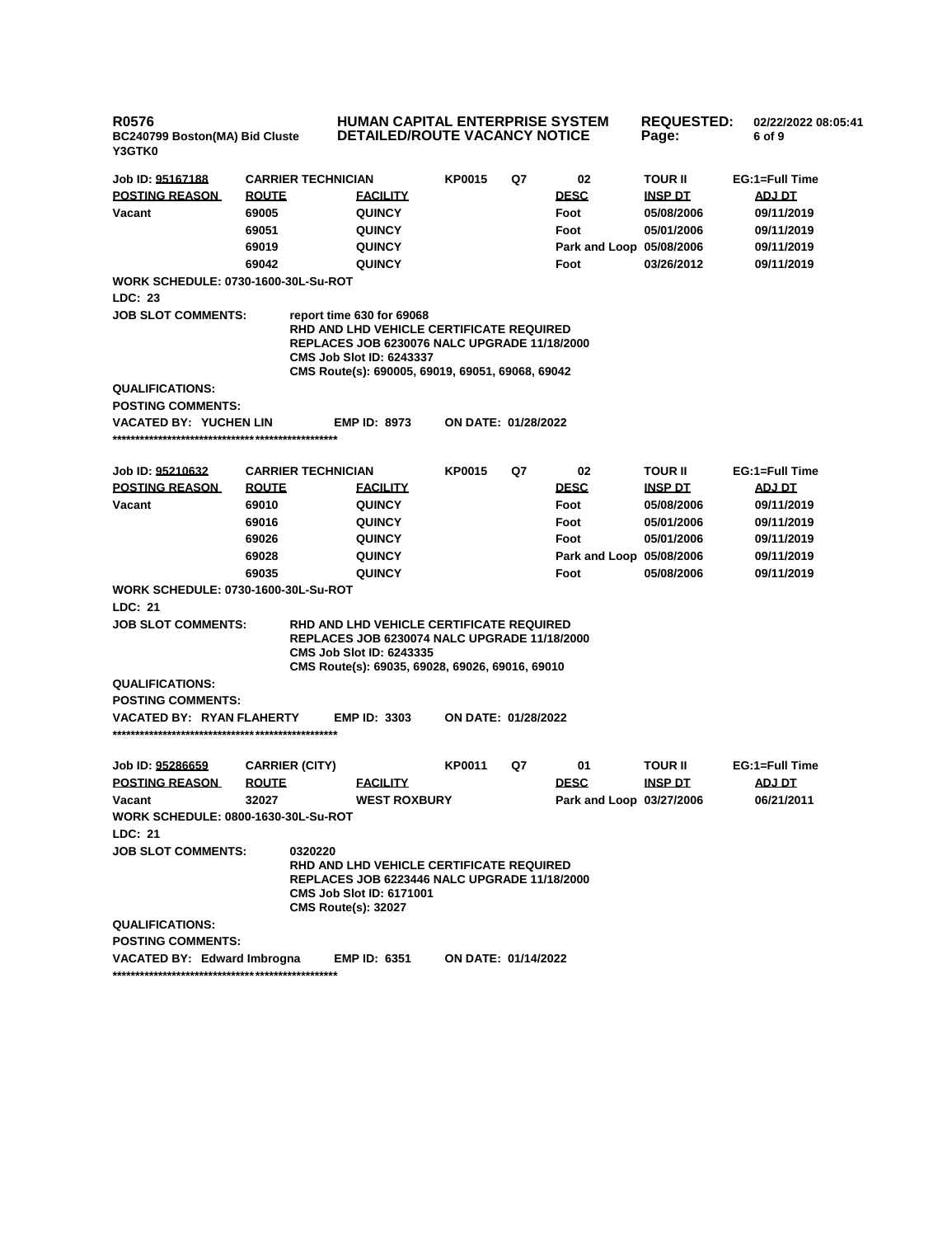| <b>R0576</b><br>BC240799 Boston(MA) Bid Cluste<br><b>Y3GTK0</b> |                           | <b>HUMAN CAPITAL ENTERPRISE SYSTEM</b><br><b>REQUESTED:</b><br>02/22/2022 08:05:41<br><b>DETAILED/ROUTE VACANCY NOTICE</b><br>Page:<br>7 of 9                                            |                     |    |                          |                |                |  |
|-----------------------------------------------------------------|---------------------------|------------------------------------------------------------------------------------------------------------------------------------------------------------------------------------------|---------------------|----|--------------------------|----------------|----------------|--|
| Job ID: 95076207                                                | <b>CARRIER TECHNICIAN</b> |                                                                                                                                                                                          | <b>KP0015</b>       | Q7 | 02                       | <b>TOUR II</b> | EG:1=Full Time |  |
| <b>POSTING REASON</b>                                           | <b>ROUTE</b>              | <b>EACILITY</b>                                                                                                                                                                          |                     |    | <b>DESC</b>              | <b>INSP DT</b> | ADJ DT         |  |
| Vacant                                                          | 74044                     | <b>ARLINGTON</b>                                                                                                                                                                         |                     |    | Park and Loop 03/18/2013 |                | 06/25/2013     |  |
|                                                                 | 74049                     | <b>ARLINGTON</b>                                                                                                                                                                         |                     |    | Park and Loop 03/18/2013 |                | 06/25/2013     |  |
|                                                                 | 74068                     | <b>ARLINGTON</b>                                                                                                                                                                         |                     |    | Park and Loop 03/18/2013 |                | 06/25/2013     |  |
|                                                                 | 76046                     | <b>ARLINGTON</b>                                                                                                                                                                         |                     |    | Park and Loop 03/18/2013 |                | 06/25/2013     |  |
|                                                                 | 76048                     | <b>ARLINGTON</b>                                                                                                                                                                         |                     |    | Park and Loop 03/18/2013 |                | 06/25/2013     |  |
| <b>WORK SCHEDULE: 0730-1600-30L-Su-ROT</b>                      |                           |                                                                                                                                                                                          |                     |    |                          |                |                |  |
| LDC: 21                                                         |                           |                                                                                                                                                                                          |                     |    |                          |                |                |  |
| <b>JOB SLOT COMMENTS:</b>                                       | 0741360                   |                                                                                                                                                                                          |                     |    |                          |                |                |  |
|                                                                 |                           | <b>RHD &amp; LHD VEHICLE CERT. REQUIRED</b><br><b>REPLACES JOB 6223124 NALC UPGRADE 11/18/2000</b><br><b>CMS Job Slot ID: 6167107</b><br>CMS Route(s): 76048, 74068, 74049, 76046, 74044 |                     |    |                          |                |                |  |
| <b>QUALIFICATIONS:</b>                                          |                           |                                                                                                                                                                                          |                     |    |                          |                |                |  |
| <b>POSTING COMMENTS:</b>                                        |                           |                                                                                                                                                                                          |                     |    |                          |                |                |  |
| <b>VACATED BY: HALLE HUGHES</b>                                 |                           | <b>EMP ID: 3472</b>                                                                                                                                                                      | ON DATE: 02/11/2022 |    |                          |                |                |  |
|                                                                 |                           |                                                                                                                                                                                          |                     |    |                          |                |                |  |
|                                                                 |                           |                                                                                                                                                                                          |                     |    |                          |                |                |  |
| Job ID: 95136915                                                | <b>CARRIER (CITY)</b>     |                                                                                                                                                                                          | KP0011              | Q7 | 01                       | <b>TOUR II</b> | EG:1=Full Time |  |
| <b>POSTING REASON</b>                                           | <b>ROUTE</b>              | <b>FACILITY</b>                                                                                                                                                                          |                     |    | <b>DESC</b>              | <b>INSP DT</b> | <b>ADJ DT</b>  |  |
| Vacant                                                          | 51008                     | <b>REVERE CARRIER ANNEX</b>                                                                                                                                                              |                     |    | Park and Loop 02/05/2018 |                | 05/08/2018     |  |
| <b>WORK SCHEDULE: 0800-1630-30L-Su-ROT</b>                      |                           |                                                                                                                                                                                          |                     |    |                          |                |                |  |
| LDC: 21                                                         |                           |                                                                                                                                                                                          |                     |    |                          |                |                |  |
| <b>JOB SLOT COMMENTS:</b>                                       |                           | RHD AND LHD VEHICLE CERTIFICATE REQUIRED<br><b>CMS Job Slot ID: 6304607</b><br><b>CMS Route(s): 51008</b>                                                                                |                     |    |                          |                |                |  |
| <b>QUALIFICATIONS:</b>                                          |                           |                                                                                                                                                                                          |                     |    |                          |                |                |  |
| <b>POSTING COMMENTS:</b>                                        |                           |                                                                                                                                                                                          |                     |    |                          |                |                |  |
| VACATED BY: CHRISTIAN LUBANSKI EMP ID: 5851                     |                           |                                                                                                                                                                                          | ON DATE: 01/28/2022 |    |                          |                |                |  |
|                                                                 |                           |                                                                                                                                                                                          |                     |    |                          |                |                |  |
| Job ID: <u>95256707</u>                                         | <b>CARRIER (CITY)</b>     |                                                                                                                                                                                          | KP0011              | Q7 | 01                       | <b>TOUR II</b> | EG:1=Full Time |  |
| <b>POSTING REASON</b>                                           | <b>ROUTE</b>              | <b>FACILITY</b>                                                                                                                                                                          |                     |    | <b>DESC</b>              | <b>INSP DT</b> | <b>ADJ DT</b>  |  |
| Vacant                                                          | 51038                     | <b>REVERE CARRIER ANNEX</b>                                                                                                                                                              |                     |    | Park and Loop 02/05/2018 |                | 05/08/2018     |  |
| <b>WORK SCHEDULE: 0800-1630-30L-Su-ROT</b>                      |                           |                                                                                                                                                                                          |                     |    |                          |                |                |  |
| LDC: 21                                                         |                           |                                                                                                                                                                                          |                     |    |                          |                |                |  |
| <b>JOB SLOT COMMENTS:</b>                                       |                           | RHD AND LHD VEHICLE CERTIFICATE REQUIRED<br><b>CMS Job Slot ID: 6304608</b><br><b>CMS Route(s): 51038</b>                                                                                |                     |    |                          |                |                |  |
| <b>QUALIFICATIONS:</b>                                          |                           |                                                                                                                                                                                          |                     |    |                          |                |                |  |
| <b>POSTING COMMENTS:</b>                                        |                           |                                                                                                                                                                                          |                     |    |                          |                |                |  |
| <b>VACATED BY: W RICHARD</b><br><b>RAWLINSON</b>                |                           | <b>EMP ID: 1350</b>                                                                                                                                                                      | ON DATE: 01/28/2022 |    |                          |                |                |  |
|                                                                 |                           |                                                                                                                                                                                          |                     |    |                          |                |                |  |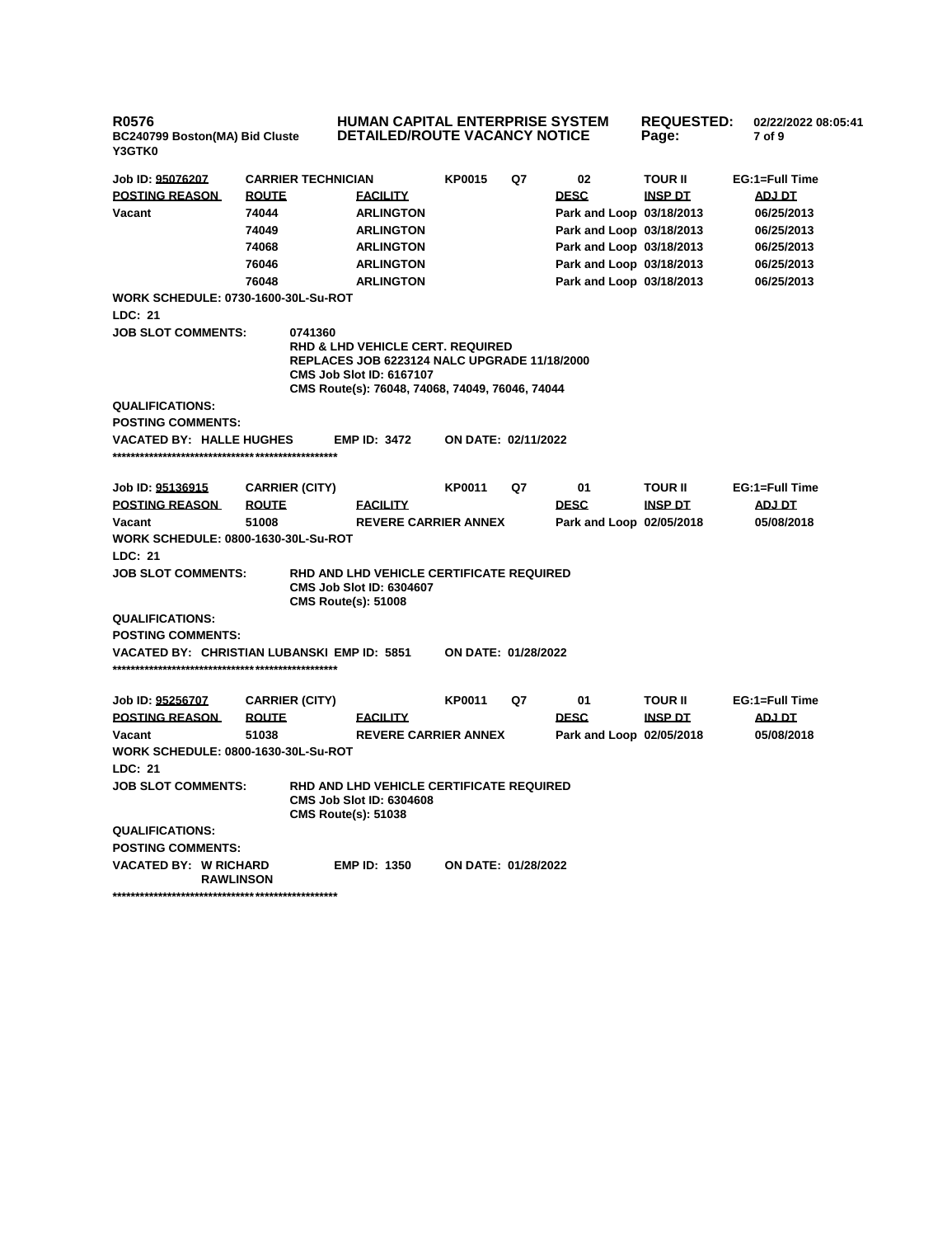| R0576<br>BC240799 Boston(MA) Bid Cluste<br>Y3GTK0     |                           | HUMAN CAPITAL ENTERPRISE SYSTEM<br><b>DETAILED/ROUTE VACANCY NOTICE</b>                                                                                                               |                            | <b>REQUESTED:</b><br>Page: | 02/22/2022 08:05:41<br>8 of 9 |                |                |
|-------------------------------------------------------|---------------------------|---------------------------------------------------------------------------------------------------------------------------------------------------------------------------------------|----------------------------|----------------------------|-------------------------------|----------------|----------------|
| Job ID: 95284454                                      | <b>CARRIER (CITY)</b>     |                                                                                                                                                                                       | KP0011                     | Q7                         | 01                            | <b>TOUR II</b> | EG:1=Full Time |
| <b>POSTING REASON</b>                                 | <b>ROUTE</b>              | <b>FACILITY</b>                                                                                                                                                                       |                            |                            | <b>DESC</b>                   | <b>INSP DT</b> | ADJ DT         |
| Vacant                                                | 76031                     | <b>REVERE CARRIER ANNEX</b>                                                                                                                                                           |                            |                            | Park and Loop 02/12/2018      |                | 05/08/2018     |
| <b>WORK SCHEDULE: 0800-1630-30L-Su-ROT</b><br>LDC: 21 |                           |                                                                                                                                                                                       |                            |                            |                               |                |                |
| <b>JOB SLOT COMMENTS:</b>                             | 0760530                   | RHD AND LHD VEHICLE CERTIFICATE REQUIRED<br><b>REPLACES JOB 6224129 NALC UPGRADE 11/18/2000</b><br><b>CMS Job Slot ID: 6241794</b><br><b>CMS Route(s): 76031</b>                      |                            |                            |                               |                |                |
| <b>QUALIFICATIONS:</b><br><b>POSTING COMMENTS:</b>    |                           |                                                                                                                                                                                       |                            |                            |                               |                |                |
| <b>VACATED BY: Gus Fernandes</b>                      |                           | <b>EMP ID: 5347</b>                                                                                                                                                                   | ON DATE: 01/28/2022        |                            |                               |                |                |
|                                                       |                           |                                                                                                                                                                                       |                            |                            |                               |                |                |
| Job ID: 95430830                                      | <b>CARRIER TECHNICIAN</b> |                                                                                                                                                                                       | <b>KP0015</b>              | Q7                         | 02                            | <b>TOUR II</b> | EG:1=Full Time |
| <b>POSTING REASON</b>                                 | <b>ROUTE</b>              | <u>FACILITY</u>                                                                                                                                                                       |                            |                            | <b>DESC</b>                   | <u>INSP DT</u> | <b>ADJ DT</b>  |
| Vacant                                                | 16035                     | <b>BACK BAY</b>                                                                                                                                                                       |                            |                            | Foot                          | 05/21/2018     | 08/14/2018     |
|                                                       | 16042                     | <b>BACK BAY</b>                                                                                                                                                                       |                            |                            | Foot                          | 05/21/2018     | 08/14/2018     |
|                                                       | 16041                     | <b>BACK BAY</b>                                                                                                                                                                       |                            |                            | Foot                          | 05/21/2018     | 08/14/2018     |
|                                                       | 16020                     | <b>BACK BAY</b>                                                                                                                                                                       |                            |                            | Foot                          | 05/21/2018     | 08/14/2018     |
|                                                       | 16028                     | <b>BACK BAY</b>                                                                                                                                                                       |                            |                            | Foot                          | 05/21/2018     | 08/14/2018     |
|                                                       | 16020                     | <b>BACK BAY</b>                                                                                                                                                                       |                            |                            | Foot                          | 05/21/2018     | 08/14/2018     |
| <b>WORK SCHEDULE: 0800-1630-30L-Su-ROT</b>            |                           |                                                                                                                                                                                       |                            |                            |                               |                |                |
| LDC: 21<br><b>JOB SLOT COMMENTS:</b>                  | 1170019                   |                                                                                                                                                                                       |                            |                            |                               |                |                |
|                                                       |                           | RHD AND LHD VEHICLE CERTIFICATE REQUIRED<br><b>REPLACES JOB 6221559 NALC UPGRADE 11/18/2000</b><br><b>CMS Job Slot ID: 6151901</b><br>CMS Route(s): 16042, 16028, 16020, 16035, 16041 |                            |                            |                               |                |                |
| <b>QUALIFICATIONS:</b>                                |                           |                                                                                                                                                                                       |                            |                            |                               |                |                |
| <b>POSTING COMMENTS:</b>                              |                           |                                                                                                                                                                                       |                            |                            |                               |                |                |
| <b>VACATED BY: J PERCHARD</b>                         |                           | <b>EMP ID: 7838</b>                                                                                                                                                                   | ON DATE: 02/11/2022        |                            |                               |                |                |
| Job ID: 95330574                                      | <b>CARRIER (CITY)</b>     |                                                                                                                                                                                       | <b>KP0011</b>              | Q7                         | 01                            | <b>TOUR II</b> | EG:1=Full Time |
| <b>POSTING REASON</b>                                 | <b>ROUTE</b>              | <u>FACILITY</u>                                                                                                                                                                       |                            |                            | <b>DESC</b>                   | <b>INSP DT</b> | ADJ DT         |
| Vacant                                                | 24002                     | <b>DORCHESTER CENTER</b>                                                                                                                                                              |                            |                            | Foot                          | 10/22/2007     | 07/10/2019     |
| <b>WORK SCHEDULE: 0800-1630-30L-Su-ROT</b><br>LDC: 21 |                           |                                                                                                                                                                                       |                            |                            |                               |                |                |
| <b>JOB SLOT COMMENTS:</b>                             | 0240660                   | <b>RHD AND LHD VEHICLE CERTIFICATE REQUIRED</b><br><b>REPLACES JOB 6224583 NALC UPGRADE 11/18/2000</b><br><b>CMS Job Slot ID: 6242119</b><br><b>CMS Route(s): 24002</b>               |                            |                            |                               |                |                |
| <b>QUALIFICATIONS:</b><br><b>POSTING COMMENTS:</b>    |                           |                                                                                                                                                                                       |                            |                            |                               |                |                |
| <b>VACATED BY: ALEX CORTES</b>                        |                           | <b>EMP ID: 3662</b>                                                                                                                                                                   | <b>ON DATE: 11/12/2021</b> |                            |                               |                |                |
|                                                       |                           |                                                                                                                                                                                       |                            |                            |                               |                |                |